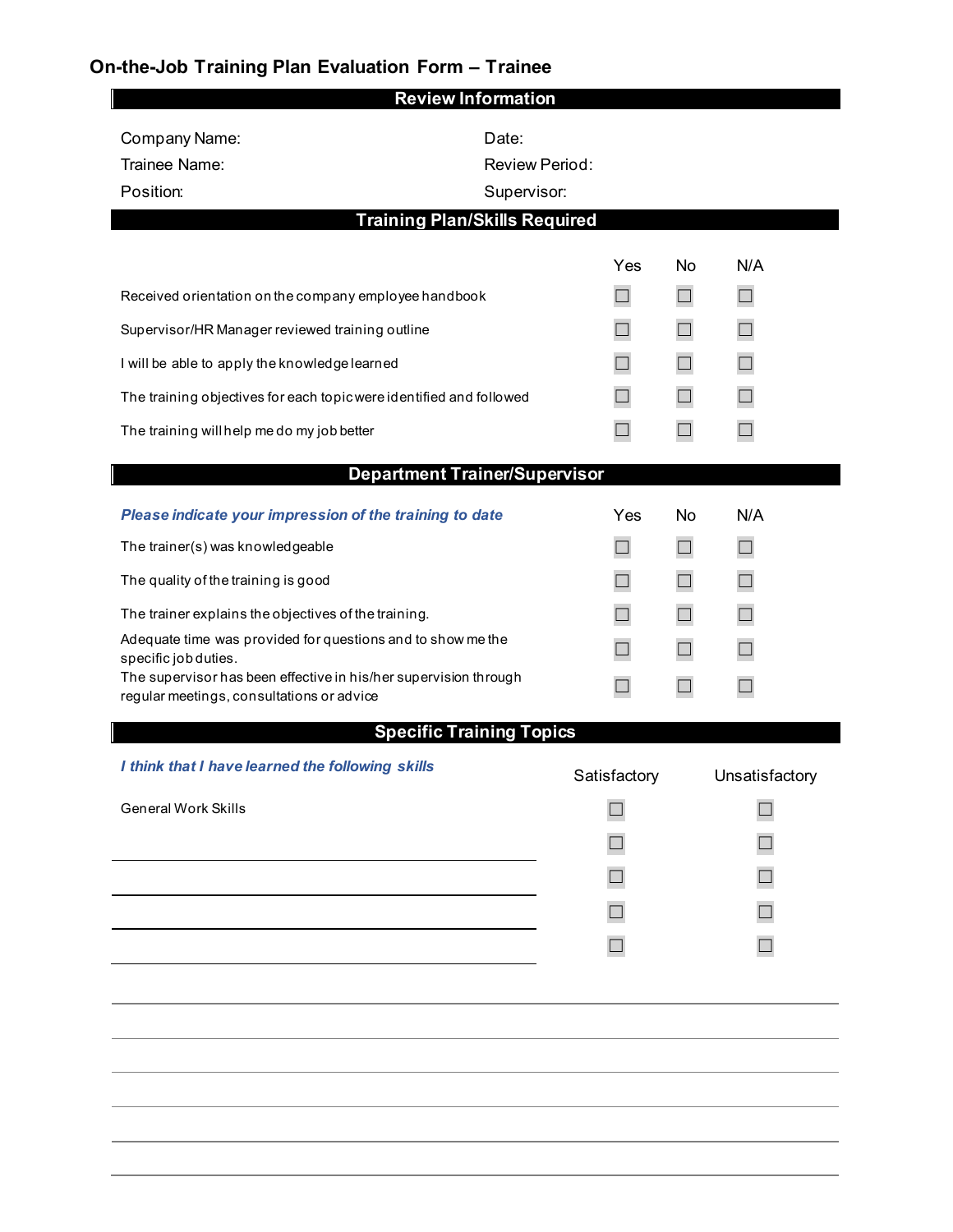My overall impression of the OJT program; suggestions for improvement:<br>
<u>My overall impression</u> of the OJT program; suggestions for improvement:

,我们也不会有什么。""我们的人,我们也不会有什么?""我们的人,我们也不会有什么?""我们的人,我们也不会有什么?""我们的人,我们也不会有什么?""我们的人

Signature of trainee Date Date Date

 $\overline{\phantom{0}}$ 

 $\overline{\phantom{a}}$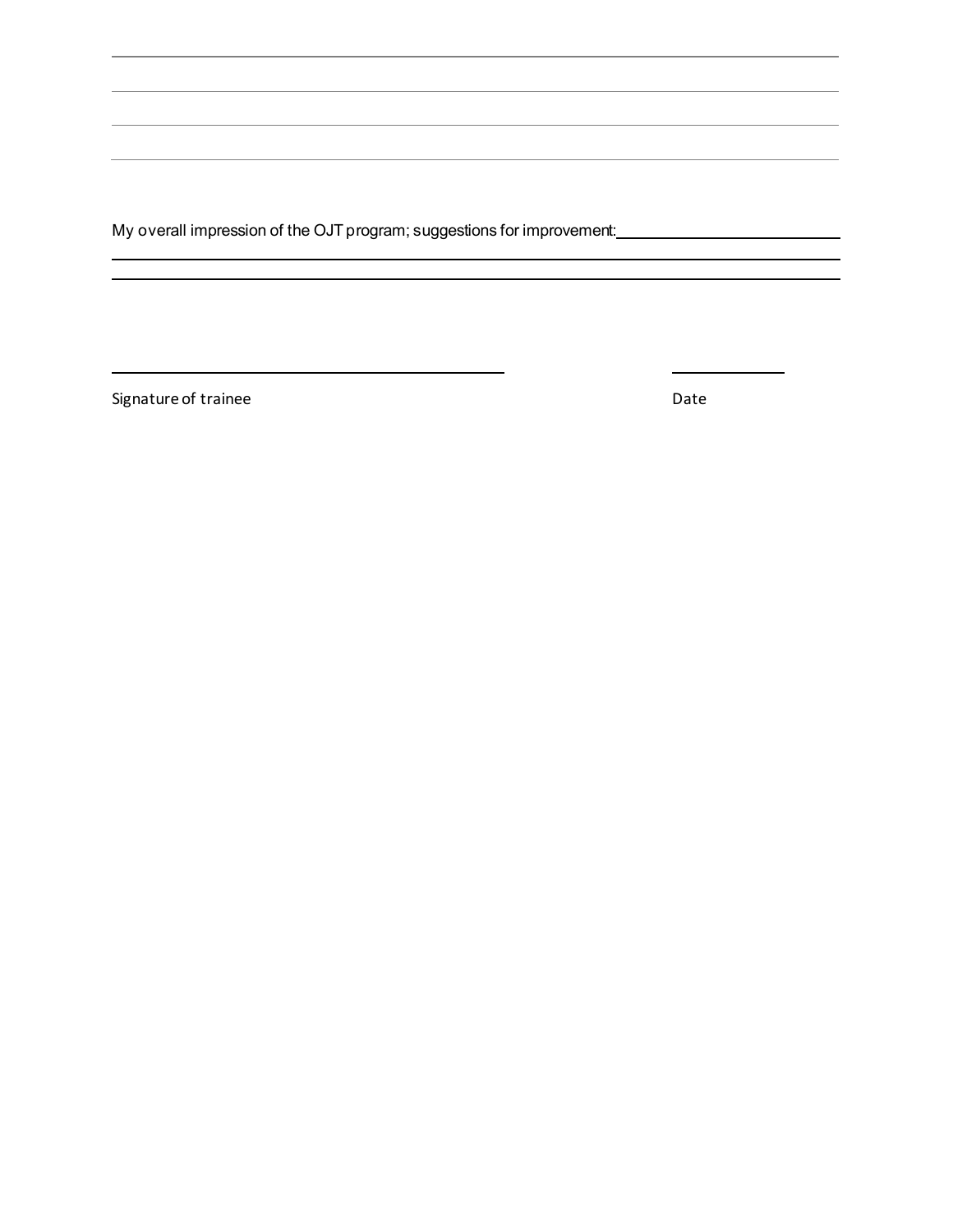## **On-the-Job Training Plan Evaluation Form – Business**

| <b>Review Information</b>                                                                  |                                  |                |  |  |  |  |  |  |
|--------------------------------------------------------------------------------------------|----------------------------------|----------------|--|--|--|--|--|--|
| Company Name:                                                                              | Date:                            |                |  |  |  |  |  |  |
| Trainee Name:                                                                              | <b>Review Period:</b>            |                |  |  |  |  |  |  |
| Position:                                                                                  | Supervisor:                      |                |  |  |  |  |  |  |
| Trainee- work related                                                                      |                                  |                |  |  |  |  |  |  |
|                                                                                            | Satisfactory                     | Unsatisfactory |  |  |  |  |  |  |
| Trainee understands rules of the company.                                                  |                                  |                |  |  |  |  |  |  |
| Trainee reports to work on time.                                                           |                                  |                |  |  |  |  |  |  |
| Trainee adheres to the rules of the company.                                               |                                  |                |  |  |  |  |  |  |
| Trainee shows overall interest in the job.                                                 |                                  |                |  |  |  |  |  |  |
| Trainee usually understands instructionshas good judgment and<br>listening.                |                                  |                |  |  |  |  |  |  |
| Grasps new ideas quickly, applies knowledge to new situations,<br>flexible problem solver. |                                  |                |  |  |  |  |  |  |
| Always polite, careful not to offend anyone.                                               |                                  |                |  |  |  |  |  |  |
| Good knowledge of most procedures, eager to learn more.                                    |                                  |                |  |  |  |  |  |  |
| Work is of good quality, makes very few mistakes.                                          |                                  |                |  |  |  |  |  |  |
| Plans work well, works efficiently, gets work done in a timely<br>basis.                   |                                  |                |  |  |  |  |  |  |
| Observes safety rules; uses correct tools.                                                 |                                  |                |  |  |  |  |  |  |
|                                                                                            | <b>Trainee Specific Learning</b> |                |  |  |  |  |  |  |
| Trainee's expertise in the following specific topics:                                      | Satisfactory                     | Unsatisfactory |  |  |  |  |  |  |
|                                                                                            |                                  |                |  |  |  |  |  |  |
|                                                                                            |                                  |                |  |  |  |  |  |  |
|                                                                                            |                                  |                |  |  |  |  |  |  |
|                                                                                            |                                  |                |  |  |  |  |  |  |
|                                                                                            |                                  |                |  |  |  |  |  |  |
|                                                                                            |                                  |                |  |  |  |  |  |  |
|                                                                                            |                                  |                |  |  |  |  |  |  |
|                                                                                            |                                  |                |  |  |  |  |  |  |
|                                                                                            |                                  |                |  |  |  |  |  |  |
|                                                                                            |                                  |                |  |  |  |  |  |  |
|                                                                                            |                                  |                |  |  |  |  |  |  |
|                                                                                            |                                  |                |  |  |  |  |  |  |
|                                                                                            |                                  |                |  |  |  |  |  |  |